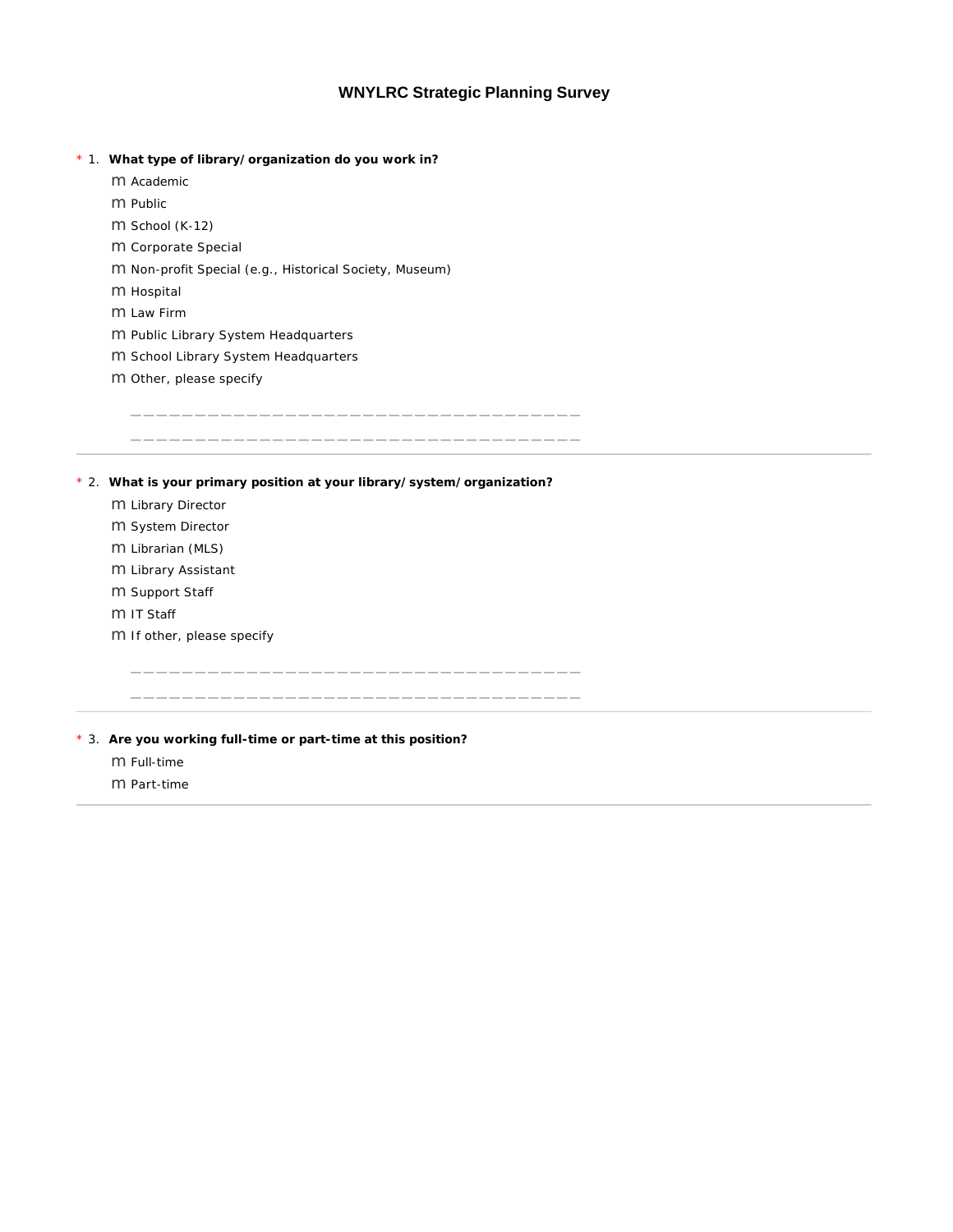\* 4. **To what degree do these statements describe WNYLRC today? WNYLRC:**

|                                                                                                | Not at all | Somewhat<br>effectively | Effectively | Very effectively | Uncertain/I don't<br>know |
|------------------------------------------------------------------------------------------------|------------|-------------------------|-------------|------------------|---------------------------|
| is willing to support<br>new initiatives.                                                      | m          | m                       | m           | m                | m                         |
| connects diverse<br>libraries.                                                                 | m          | m                       | m           | m                | m                         |
| provides<br>meaningful<br>professional<br>development<br>opportunities for<br>me.              | m          | m                       | m           | m                | m                         |
| provides<br>meaningful<br>professional<br>development<br>opportunities for<br>my organization. | m          | m                       | m           | m                | m                         |
| advocates on<br>behalf of all<br>members.                                                      | m          | m                       | m           | m                | m                         |
| advocates on<br>behalf of my<br>organization.                                                  | m          | m                       | m           | m                | m                         |
| provides<br>leadership on<br>collaborative<br>projects/services.                               | m          | m                       | m           | m                | m                         |
| supports non-<br>traditional resource<br>sharing, i.e., Ask<br>The Lawyer,<br>AcademicSHARE.   | m          | m                       | m           | m                | m                         |
| provides essential<br>grant opportunities.                                                     | m          | m                       | m           | m                | m                         |
| provides value to<br>my<br>library/organization.                                               | m          | m                       | m           | m                | m                         |

## \* 5. **Please rank your interest in the following POTENTIAL initiatives.**

|                                                                                                                                                | Not Interested | Somewhat<br>Interested | Interested | Very Interested | <b>Mission Critical</b> |
|------------------------------------------------------------------------------------------------------------------------------------------------|----------------|------------------------|------------|-----------------|-------------------------|
| Statewide<br>collaborative<br>Institutional<br>Repository                                                                                      | m              | m                      | m          | m               | m                       |
| Statewide catalog<br>for resource<br>sharing of physical<br>materials                                                                          | m              | m                      | m          | m               | m                       |
| Provide services<br>during emergency<br>situations                                                                                             | m              | m                      | m          | m               | m                       |
| Provide increased<br>support and<br>expertise to<br>address digital<br>inclusion, digital<br>literacies, and the<br>challenges they<br>create. | m              | m                      | m          | m               | m                       |
| Provide digital                                                                                                                                |                |                        |            |                 |                         |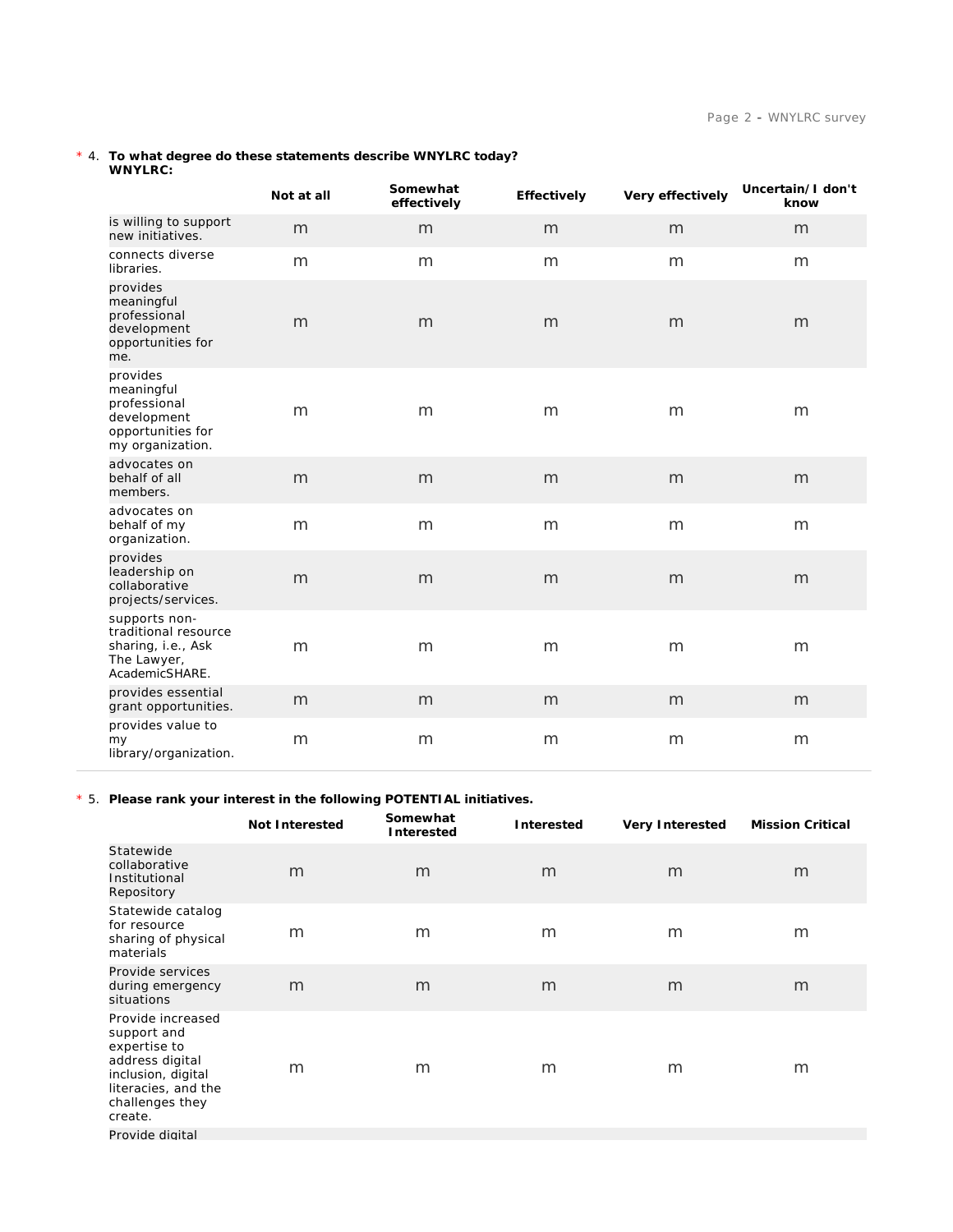| preservation<br>services.                                                | m | m | m | m | m |
|--------------------------------------------------------------------------|---|---|---|---|---|
| Provide<br>alternative,<br>augmented and<br>virtual reality<br>services. | m | m | m | m | m |

\* 6. **Please tell us about how important each of the following services are to you.**

|                                                       | Not Important | Somewhat<br>Important | Important | Very Important | I don't know<br>about this service |
|-------------------------------------------------------|---------------|-----------------------|-----------|----------------|------------------------------------|
| AcademicSHARE                                         | m             | m                     | m         | m              | m                                  |
| Archival &<br>Preservation<br>Services                | m             | m                     | m         | m              | m                                  |
| Ask the Lawyer                                        | m             | m                     | m         | m              | m                                  |
| AskUs24/7                                             | m             | m                     | m         | m              | m                                  |
| Collaborative<br>LibWizard                            | m             | m                     | m         | m              | m                                  |
| Committees                                            | m             | m                     | m         | m              | m                                  |
| New York Heritage                                     | m             | m                     | m         | m              | m                                  |
| <b>NYS Historical</b><br>Newspapers                   | m             | m                     | m         | m              | m                                  |
| Empire Archival<br>Discovery<br>Cooperative           | m             | m                     | m         | m              | m                                  |
| Grants offered by<br><b>WNYLRC</b>                    | m             | m                     | m         | m              | m                                  |
| <b>Hospital Library</b><br>Services Program<br>(HLSP) | m             | m                     | m         | m              | m                                  |
| <b>InfoPass</b>                                       | m             | m                     | m         | m              | m                                  |
| Library Advocacy                                      | m             | m                     | m         | m              | m                                  |
| Networking and<br>online happy hours                  | m             | m                     | m         | m              | m                                  |
| Professional<br>Development<br><b>Services</b>        | m             | m                     | m         | m              | m                                  |
| Intersect<br>Unconference                             | m             | m                     | m         | m              | m                                  |
| <b>WNYLRC Awards</b><br>Program                       | m             | m                     | m         | m              | m                                  |

\* 7. **Please rank the following challenges faced by your library/organization with 1 being the most challenging and 10 being the least challenging.**

Rank the following items using numbers from 1 to 10.

| Funding                                              |  |
|------------------------------------------------------|--|
| Maintaining appropriate<br>staffing                  |  |
| Broadband issues                                     |  |
| Redefining service<br>models                         |  |
| Re-imagining and<br>improving space                  |  |
| Ongoing relevance of<br>your<br>library/organization |  |
| Finding qualified<br>candidates for jobs             |  |
| Ability to support staff<br>participation in outside |  |